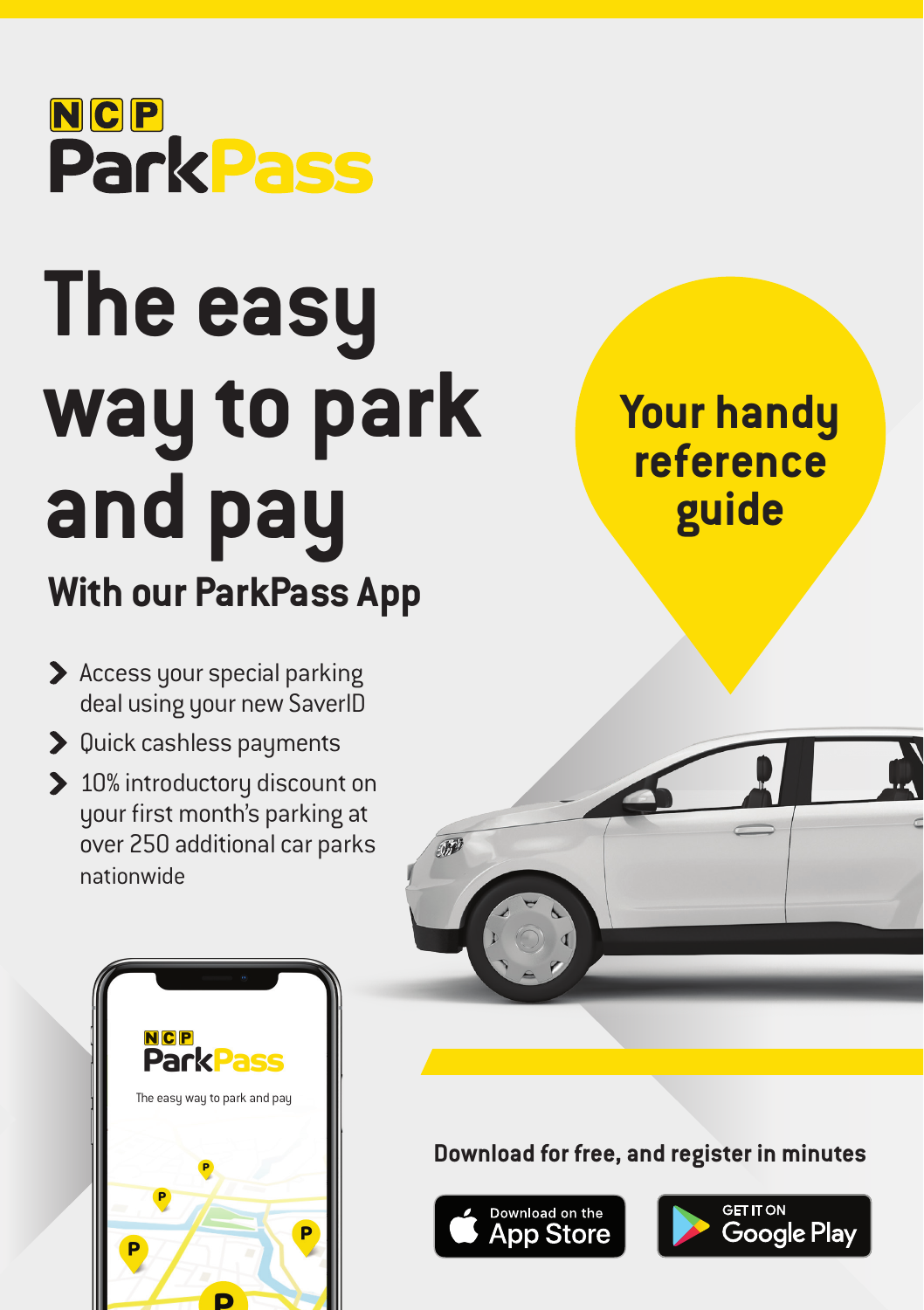## **Your ParkPass App account offers you:**



**Discounted parking**

Your special Saver Deal at your designated car park(s) when you activate your new SaverID

Introductory discount for your first month's parking at over 250 barrier and pay and display car parks nationwide. See your registration confirmation email for details of the discount



**In-app account management** 

View all your payments and receipts

Use your in-app QR code to pay for parking at 130+ barrier car parks

> See parking history and store favourites



**Cashless payments**

No need to carry cash or go to the pay machines

Make sure you have a valid credit/debit card registered to your account with enough funds to pay for your parking

nearest car park



**Use nationwide**

Use your app account to pay at over 250 NCP locations across the UK (regular tariff applies)

#### **Who is the ParkPass App for?**

Anyone wanting an easy way to pay for parking, and enjoy tailored parking offers

#### **Enjoy these benefits using the app:**

- Quick, easy and hassle-free payments, with no fees or convenience charges
- $\triangleright$  Ticketless parking  $$ no need to visit a pay machine or display a ticket
- Parking session expiry notifications
- Extend parking sessions remotely  $\rightarrow$
- Account holders scan in-app QR code at entry and exit to pay at barrier car parks
- Enjoy exclusive discounted parking rates on our standard tariff board at selected car parks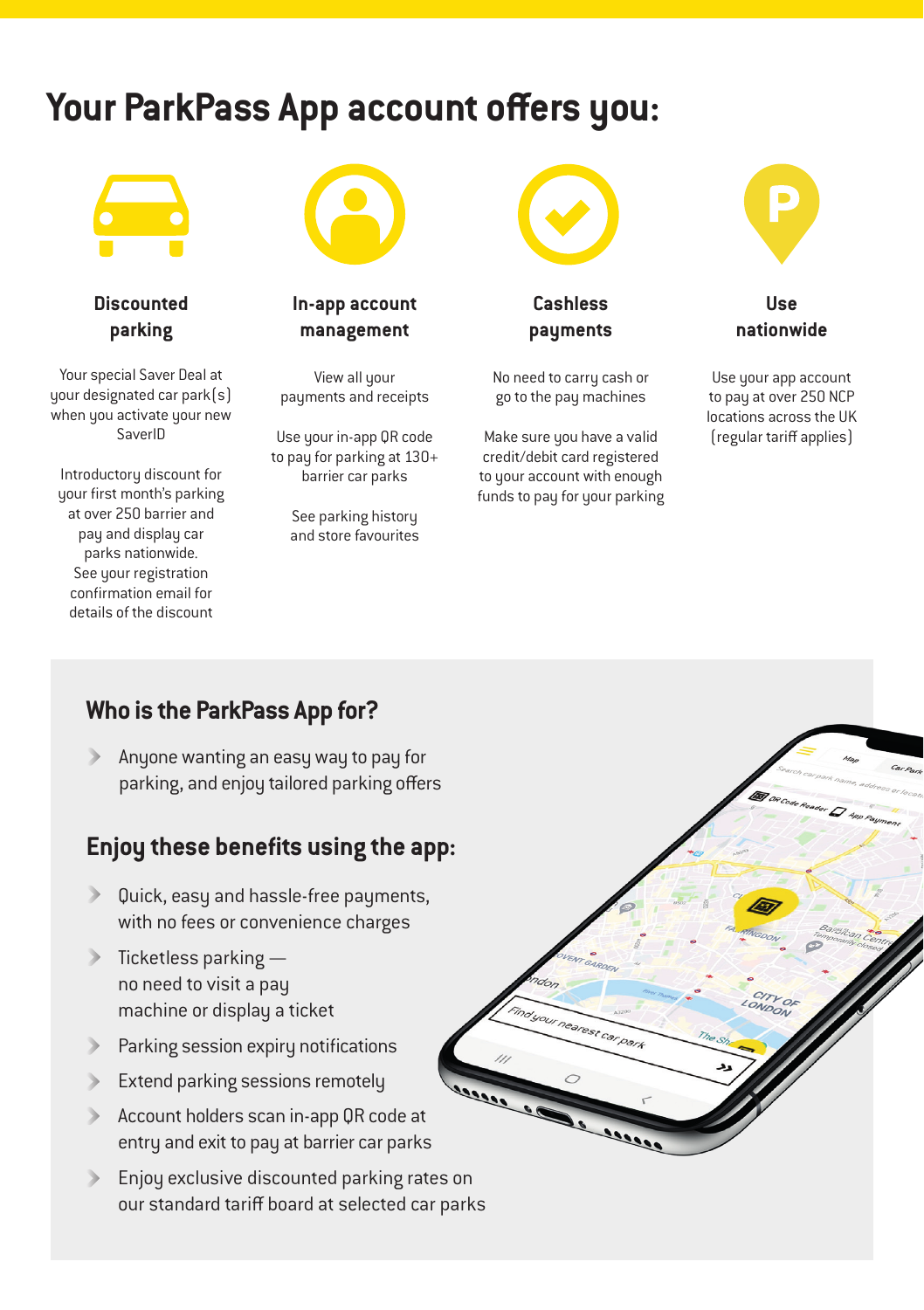## **How to register (it's really easy)**

First, download the ParkPass App from Apple or Google Play store



Add your name. mobile number and VRN **1** Add your name, **2** Add your SaverID **3** Remember to sign up

**4** Set up your secure PIN **5** Add your card payment to complete registration



Add your SaverID and activation code if you have one

details to complete your account before you're readu to park



Add your card payment **6 6** Opt in to receive exclusive offers to your inbox

# **SaverIDs explained**

A SaverID is a unique code we've provided to validate and activate your company's discounted parking arrangement. Your company's ParkPass administrator will be able to provide more information including the SaverID itself.

To enjoy your company's Saver Deal it's essential that the SaverID you've been given is added to your ParkPass account before entering one of our barrier car parks and before you pay for parking at a pay and display car park.

#### **How to add and manage your SaverID**

- Add your SaverID easily during registration or add at a later time
- Add, change or remove a SaverID to an existing account via the app
- Go to the menu and select Account. followed by Payment details and select SaverID
- You can also add a SaverID online if you prefer, visit **parkpass.ncp.co.uk** and select SaverID



#### **Please note**

A limit of two SaverID's can be held in your app account at any one time. For the first month after registration, your introductory discount will take one of these two SaverID spaces.

Your introductory offer and other tailored discounts and offers are applicable at participating NCP car parks but exclude any car parks where you have a Saver Deal in place, where the Saver Deal rate will prevail.